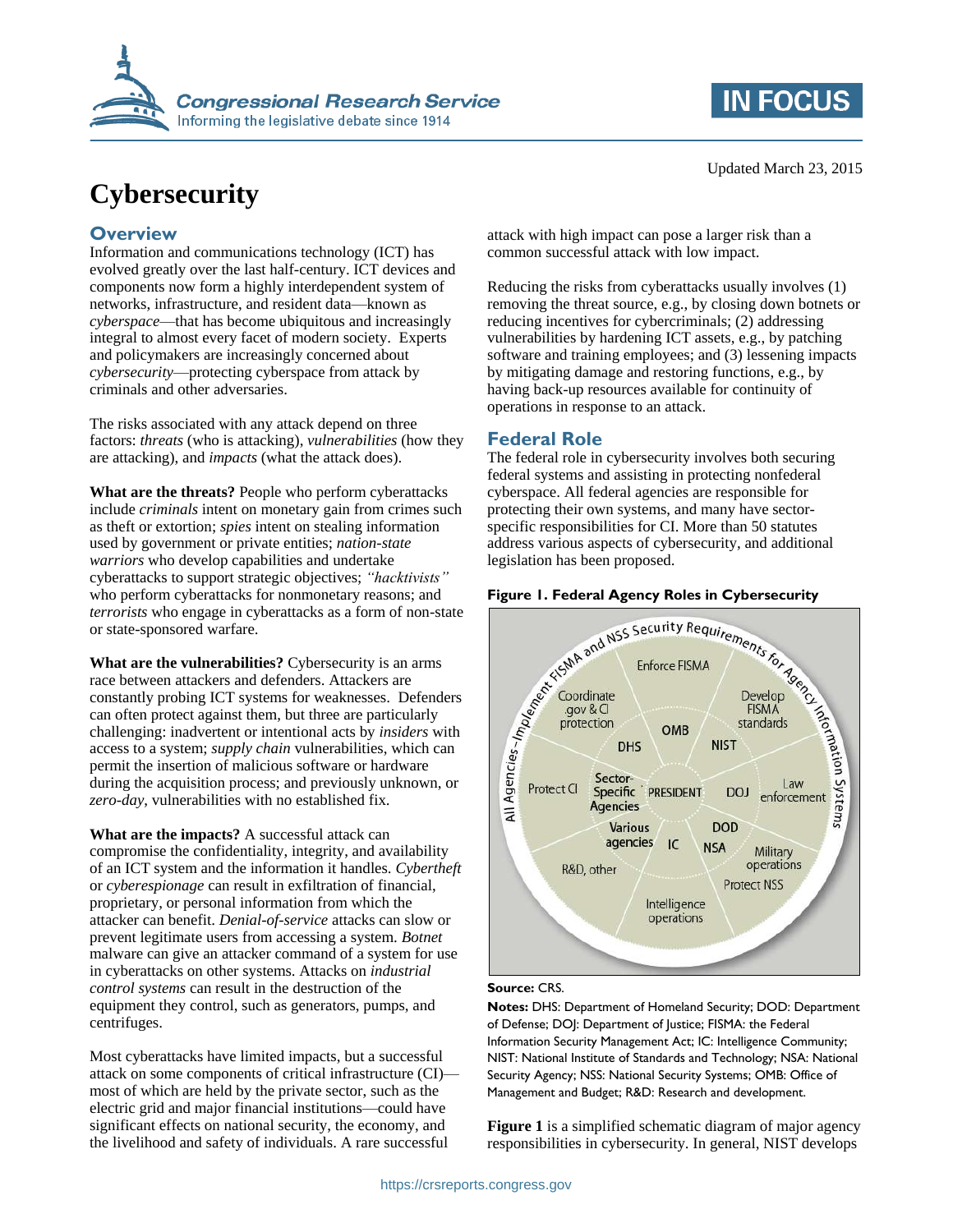FISMA standards that apply to federal civilian ICT, and OMB is responsible for overseeing their implementation. DHS has operational responsibility for protection of federal civilian systems and is the lead agency coordinating federal efforts assisting the private sector in protecting CI assets under their control. DOJ is the lead agency for enforcement of relevant laws.

DOD, which accounts for more than 70% of all federal spending on cybersecurity, is responsible for military cyberspace operations, defense support of civil authorities when requested, and, through NSA, security of NSS. NSA is also part of the IC. The director of the NSA also leads the U.S. Cyber Command, whose main mission areas are defending the DOD information networks, providing support to combatant commanders for execution of their global missions, and strengthening the nation's ability to withstand and respond to cyberattack. DOD has the authority to conduct cyberspace activities in support of military operations pursuant to a congressionally authorized use of force outside of the United States, or to defend against a cyberattack on a DOD asset.

#### **What does the cybersecurity framework do?** In February

2013, the White House issued Executive Order 13636 to address CI cybersecurity. Among other things, the order required NIST to lead public/private development of a Cybersecurity Framework of standards and best practices for protecting CI. Released in February 2014, the Framework received positive reviews, but it appears too early to determine the extent to which it will improve CI cybersecurity.

#### **Legislative Issues**

Since the 111<sup>th</sup> Congress, more than 200 bills have been introduced that would address cybersecurity issues. Five were enacted at the end of the 113<sup>th</sup> Congress. They addressed

- **FISMA Reform**—updating the act to reflect changes in ICT and the threat landscape.
- **Workforce**—improving the size, skills, and preparation of the DHS cybersecurity workforce.
- **R&D**—updating agency authorizations and strategic planning requirements.
- **Program Authorization**—providing specific statutory authorization for ongoing activities of NIST (relating to the Framework, education, and awareness); the National Science Foundation (Scholarship-for-Service program); and DHS (the National Cybersecurity and Communications Integration Center [NCCIC]).

In the 114<sup>th</sup> Congress, debate has centered on three issues:

- **Information Sharing—easing access of the private** sector to threat information and removing barriers to sharing within the private sector and with the federal government. *Controversies:* Roles of DHS, DOD, and the IC; impacts on privacy and civil liberties; risks of misuse by the federal government or the private sector; effects of proposed liability protections.
- **Data-Breach Notification**—requiring protective measures and notification to customers and other parties after data breaches involving personal or financial

information of individuals. *Controversies:* Federal vs. state roles; what protections and responses should be required.

 **Cybercrime Laws**—updating criminal statutes and lawenforcement authorities relating to cybersecurity. *Controversies:* Adequacy of current penalties and authorities; federal vs. state roles; clarifying scope of current criminal liability, including impacts on civil liberties.

#### **Long-Term Challenges**

Current proposals are largely designed to address near-term needs in cybersecurity. However, those needs exist in the context of more difficult long-term challenges relating to design, incentives, consensus, and environment (DICE):

**Design:** Experts often say that effective security needs to be an integral part of ICT design. Yet, developers have traditionally focused more on features than security, for economic reasons. Also, many future security needs cannot be predicted, posing a difficult challenge for designers.

**Incentives:** The structure of economic incentives for cybersecurity has been called distorted or even perverse. Cybercrime is regarded as cheap, profitable, and comparatively safe for the criminals. In contrast, cybersecurity can be expensive, is by its nature imperfect, and the economic returns on investments are often unsure.

**Consensus:** Cybersecurity means different things to different stakeholders, with little common agreement on meaning, implementation, and risks. Substantial cultural impediments to consensus also exist, not only between sectors but within sectors and even within organizations.

**Environment:** Cyberspace has been called the fastest evolving technology space in human history, both in scale and properties. New and emerging properties and applications—especially social media, mobile computing, big data, cloud computing, and the Internet of things further complicate the evolving threat environment, but they can also pose potential opportunities for improving cybersecurity, for example through the economies of scale provided by cloud computing and big data analytics.

Legislation and executive actions could have significant impacts on those challenges. For example, R&D may affect ICT design, cybercrime penalties may influence the structure of incentives, the Framework may improve consensus about cybersecurity, and federal initiatives in cloud computing and other new components of cyberspace may help shape the evolution of cybersecurity. See also CRS Issues Before Congress: *Cybersecurity* at www.crs.gov.

**Eric A. Fischer**, Senior Specialist in Science and Technology

**Catherine A. Theohary**, Specialist in National Security Policy and Information Operations